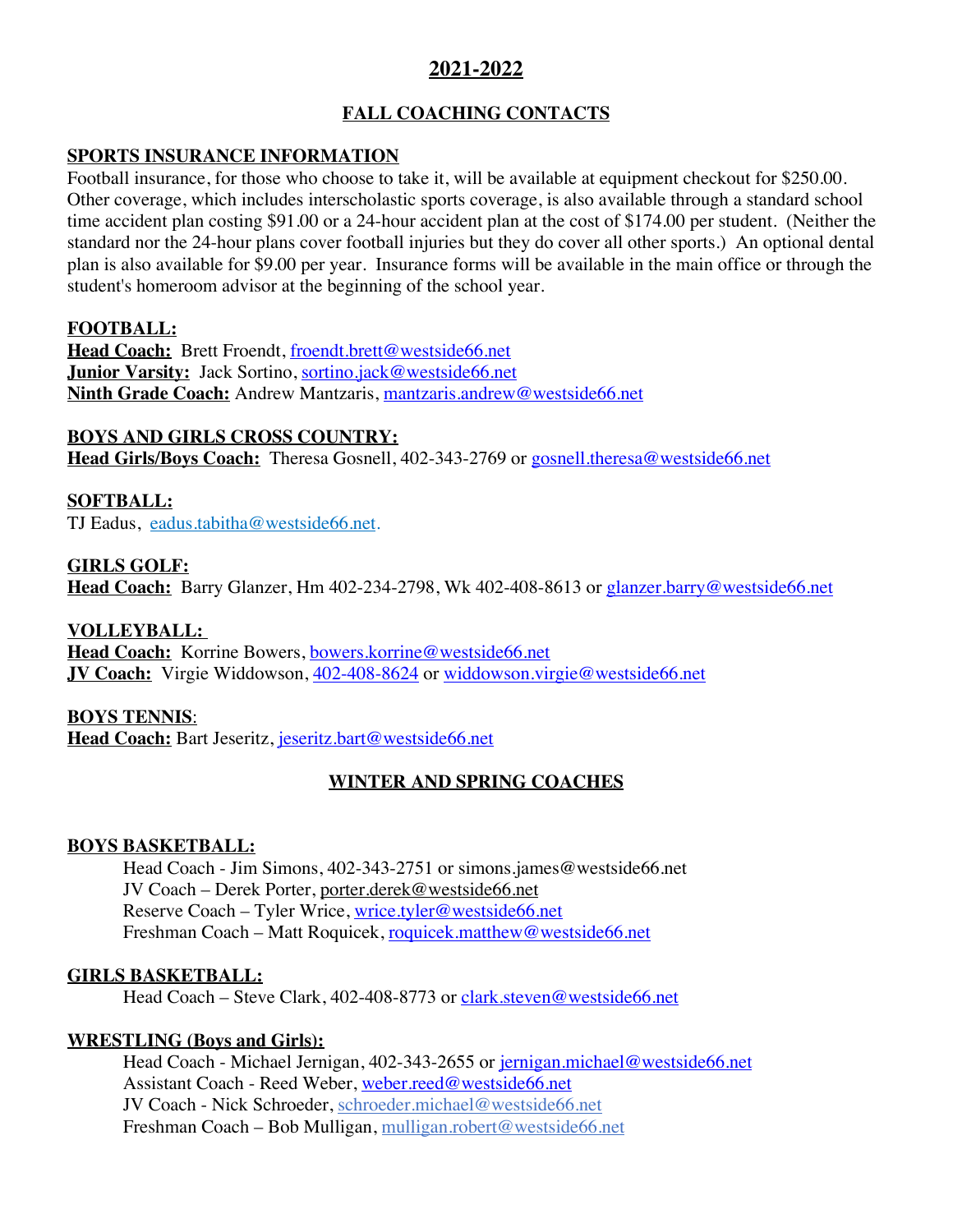#### **BOYS/GIRLS SWIM AND DIVE:**

Head Coach - Doug Krecklow, 402-343-2801 or dkrecklow66@gmail.com Assistant Coach – Lisa Ellis, kittyfins@cox.net

#### **BASEBALL:**

Head Coach - Otis Seals, 402-343-2763 or seals.otis@westside66.net

#### **BOYS SOCCER:**

Head Coach – Mike Dean, dean.michael@westside66.net

#### **GIRLS SOCCER:**

Head Coach – Chris Dunford, dunford.christopher@westside66.net

#### **BOYS AND GIRLS TRACK:**

Head Boys Coach – Justin Haberman, haberman.justin@westside66.net Head Girls Coach - Jon Preister, 402-343-2737 or preister.jonathan@westside66.net

## **BOYS GOLF:**

Head Coach - Brett Froendt, 402-343-2632 or froendt.brett@westside66.net

#### **GIRLS TENNIS:**

Bart Jeseritz, jeseritz.bart@westside66.net

## **\* \* \* ONLINE SPORTS SCHEDULES \* \* \***

The athletic schedule website can be located at www.mhsaaconference.org. On the website home page, you can select Westside from the list of schools on the right and go to our athletic calendar, which has a listing of all sports schedules for the 2021-2022 school year.

You can also access the athletic schedule website from the Westside High School website home page. In the top red navigation bar, under Athletics, you can click on "WHS Athletic Calendar" which will take you the new athletic schedule website. You can also view the scheduled athletic events by clicking on "Overview" under the Athletics heading. At bottom of the overview section, you can "click here" to view the calendar of athletic events.

Another viewing option is to select the activities calendar under Activities on the navigation bar and then click on WHS Athletic Calendar which will also take you to the athletic schedule website.

To view all Westside activities and athletic events on the same calendar, click on the activities calendar under Activities, then select "all activities". You can then view the public calendar that contains the combined scheduled activities at the high school

#### **\* \* \* ATHLETIC TICKETS \* \* \***

All students who participate in any sport, cheerleading or varsity dance **must** purchase an athletic ticket **prior** to the start of their sport or season. The cost of the ticket is **\$50.00** school year. Fall and winter sport participants must also purchase an athletic ticket. All students are encouraged to purchase their ticket at the start of the year so they can get the maximum benefit from their ticket. These can be purchased on My School Bucks.